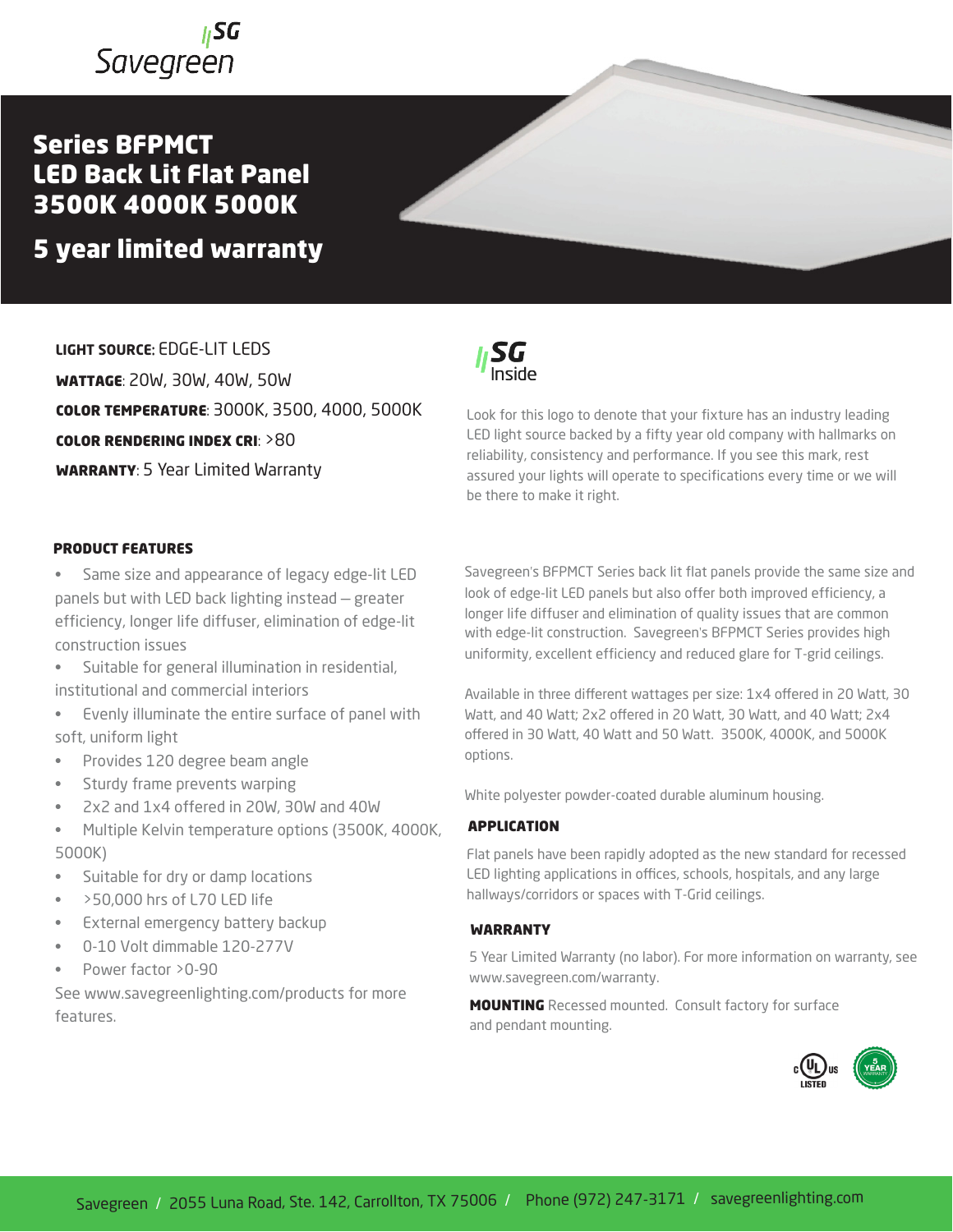# <mark>sa</mark><br>Savegreen

| <b>SERIES</b> | <b>SIZE</b> |                                     | <b>WATTAGE &amp; LUMENS</b> |                                                                                                                                                     | <b>DRIVER</b> |               | <b>COLOR</b> |                                                                             |
|---------------|-------------|-------------------------------------|-----------------------------|-----------------------------------------------------------------------------------------------------------------------------------------------------|---------------|---------------|--------------|-----------------------------------------------------------------------------|
| <b>BFP</b>    | 22L         | 23.80"L x 23.80"W x 1.77"H 30M3300M |                             | Defaulted 30 Watts / 3300 Lumens<br>20 Watts / 2200 Lumens.<br>30 Watts / 3300 Lumens,<br>40 Watts / 4400 Lumens options<br>on a 3-position switch. | <b>DMV</b>    | 0-10V Dimming | <b>MCT</b>   | Multiple Color Temperature<br>3500K, 4000K, 5000K on<br>a 3-position switch |
|               | <b>14L</b>  | 47.80"L x 11.80"W x 1.77"H          | 30M3300M                    | Defaulted 30 Watts / 3300 Lumens<br>20 Watts / 2200 Lumens,<br>30 Watts / 3300 Lumens,<br>40 Watts / 4400 Lumens options<br>on a 3-position switch. |               |               |              |                                                                             |
|               | 24L         | 47.80"L x 23.80"W x 1.77"H 40M4400M |                             | Defaulted 40Watts / 4400 Lumens<br>30 Watts / 3300 Lumens,<br>40 Watts / 4400 Lumens,<br>50 Watts / 5500 Lumens options<br>on a 3-position switch.  |               |               |              |                                                                             |

|                      |                                                 | on a 3-position switch. |                                           |  |  |  |  |
|----------------------|-------------------------------------------------|-------------------------|-------------------------------------------|--|--|--|--|
|                      |                                                 |                         |                                           |  |  |  |  |
|                      |                                                 | <b>OPTIONS</b>          |                                           |  |  |  |  |
| EM                   | 10W 90mins Emergency battery backup             | BFPHC14                 | Hanging Kit for BFP1x4 Backlit Panel      |  |  |  |  |
| EM7                  | 7W 90mins Emergency battery backup              |                         | 6ft Long Aircraft Cable, Set (2 pcs)      |  |  |  |  |
|                      | <b>EM12</b> 12W 90mins Emergency battery backup | BFPHC24                 | Hanging Kit for BFP2x2, 2x4 Backlit Panel |  |  |  |  |
|                      | <b>EM20</b> 20W 90mins Emergency battery backup |                         | 6ft Long Aircraft Cable, Set (2 pcs)      |  |  |  |  |
| <b>SURFACE MOUNT</b> |                                                 |                         |                                           |  |  |  |  |
|                      |                                                 |                         |                                           |  |  |  |  |

### **SURFACE MOUNT**

| <b>ITEM NUMBER</b> | <b>DIMENSIONS</b>                          |
|--------------------|--------------------------------------------|
| SHFPELP1x4         | $48.0$ " $\times$ 11.92" W $\times$ 2.5" H |
| SHFPELP2x2         | $24.0$ "L x 24.0"W x 2.5"H                 |
| SHFPELP2x4         | 48.0"L x 24.0"W x 2.5"H                    |

5000 Lumens **BFP 22L** 23.78"L x 23.78"W **30W3750L**



Shroud for Surface Mount

| Shroud for Surface Mount<br><b>PERFORMANCE DATA</b> |                |                |                  |                 |                |                  |                 |                |                  |                 |
|-----------------------------------------------------|----------------|----------------|------------------|-----------------|----------------|------------------|-----------------|----------------|------------------|-----------------|
|                                                     |                | 3500K          |                  |                 | 4000K          |                  |                 | 5000K          |                  |                 |
|                                                     | <b>SETTING</b> | <b>WATTAGE</b> | <b>DELIVERED</b> | <b>EFFICACY</b> | <b>WATTAGE</b> | <b>DELIVERED</b> | <b>EFFICACY</b> | <b>WATTAGE</b> | <b>DELIVERED</b> | <b>EFFICACY</b> |
|                                                     |                | (W)            | <b>LUMENS</b>    | (Im/W)          | (W)            | <b>LUMENS</b>    | (lm/W)          | (W)            | <b>LUMENS</b>    | (Im/W)          |
| 1x4                                                 | LOW            | 20.00          | 2400.00          | 120.00          | 20.00          | 2400.00          | 120.00          | 20.00          | 2400.00          | 120.00          |
|                                                     | MED            | 30.00          | 3400.00          | 113.33          | 30.00          | 3400.00          | 113.33          | 30.00          | 3400.00          | 113.33          |
|                                                     | <b>HIGH</b>    | 40.00          | 4400.00          | 110.00          | 40.00          | 4400.00          | 110.00          | 40.00          | 4400.00          | 110.00          |
| 2x2                                                 | LOW            | 20.00          | 2400.00          | 120.00          | 20.00          | 2400.00          | 120.00          | 20.00          | 2400.00          | 120.00          |
|                                                     | MED            | 30.00          | 3400.00          | 113.33          | 30.00          | 3400.00          | 113.33          | 30.00          | 3400.00          | 113.33          |
|                                                     | <b>HIGH</b>    | 40.00          | 4400.00          | 110.00          | 40.00          | 4400.00          | 110.00          | 40.00          | 4400.00          | 110.00          |
| 2x4                                                 | LOW            | 30.00          | 3600.00          | 120.00          | 30.00          | 3600.00          | 120.00          | 30.00          | 3600.00          | 120.00          |
|                                                     | MED            | 40.00          | 4600.00          | 115.00          | 40.00          | 4600.00          | 115.00          | 40.00          | 4600.00          | 115.00          |
|                                                     | HIGH           | 50.00          | 5500.00          | 110.00          | 50.00          | 5500.00          | 110.00          | 50.00          | 5500.00          | 110.00          |

**PRODUCT NUMBERS** +/- 10% tolerance for data

# **PERFORMANCE DATA**